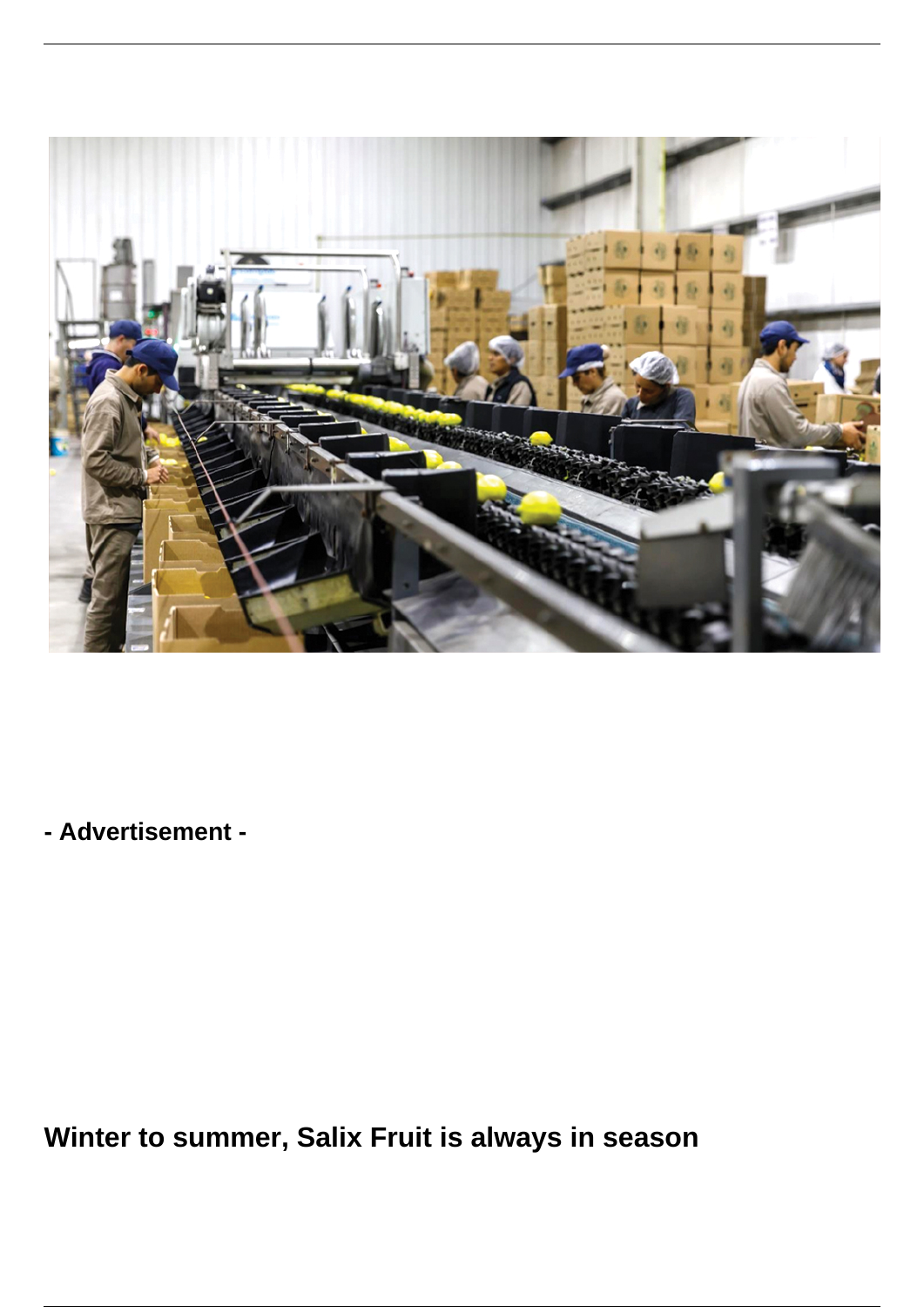By

Kyle Eberth

January 20, 2022

"We want to do the citrus category really well," said Juana Elortondo, U.S. sales manager for **[Salix](https://salixfruits.com/)** [Fruits](https://salixfruits.com/), "and we know what it takes to be a high-quality import provider 12 months of the year."

As a company-wide goal, Salix Fruit has positioned itself as the go-to citrus provider in the United States. "We know one of the key points to being a good vendor to our customers is to have supply year-round — not just seasonal — which is something we are doing," said Elortondo.



Salix Fruits is a global import-export company of top-quality fresh produce based out of Philadelphia. Salix offers a vast portfolio of products, focused primarily on apples, lemons, tangerines, oranges, pears and grapes.

Working with more than 80 local growers in 18 countries, and 400 customers in 57 countries, Salix offers a unique customer-focused service, with deep category knowledge, vast experience, and yearround supply of high-quality fruit from around the globe.

"We sell in every continent, the Middle East and Southeast Asia are big markets for us," said Elortondo. Established in 2013, Salix has seen significant growth over the past five years, opening offices in strategic global regions in India, South Africa, Chile, Spain and Argentina. "We position our people in those key sourcing locations to help strengthen our relationships with the growers and customers," said Elortondo, adding, "it's a strategy that's worked well for us."

On the trading side, Salix's main commodity has been apples and pears, primarily exporting out of Washington state. As an importer, Salix receives product through ports on the East Coast, stores and operates through their facilities in Philadelphia, where they can repack to order for U.S. customers.

As for winter citrus, "Right now we're breaking into our orange season with Valencias out of Sonora, Mexico," Elortondo said. "The Mexican Valencias look really good, they are an excellent product." When it comes to lemons and other citrus, Salix is currently featuring lemons from Turkey, as well as Spain. "Quality has been excellent, we've received a lot of positive feedback, and demand for the product has been good," she added.

Salix is also currently featuring citrus from Morocco. "So far we have imported clementines, with some additional quantity in containers on the way," Elortondo said. "We will then be switching to